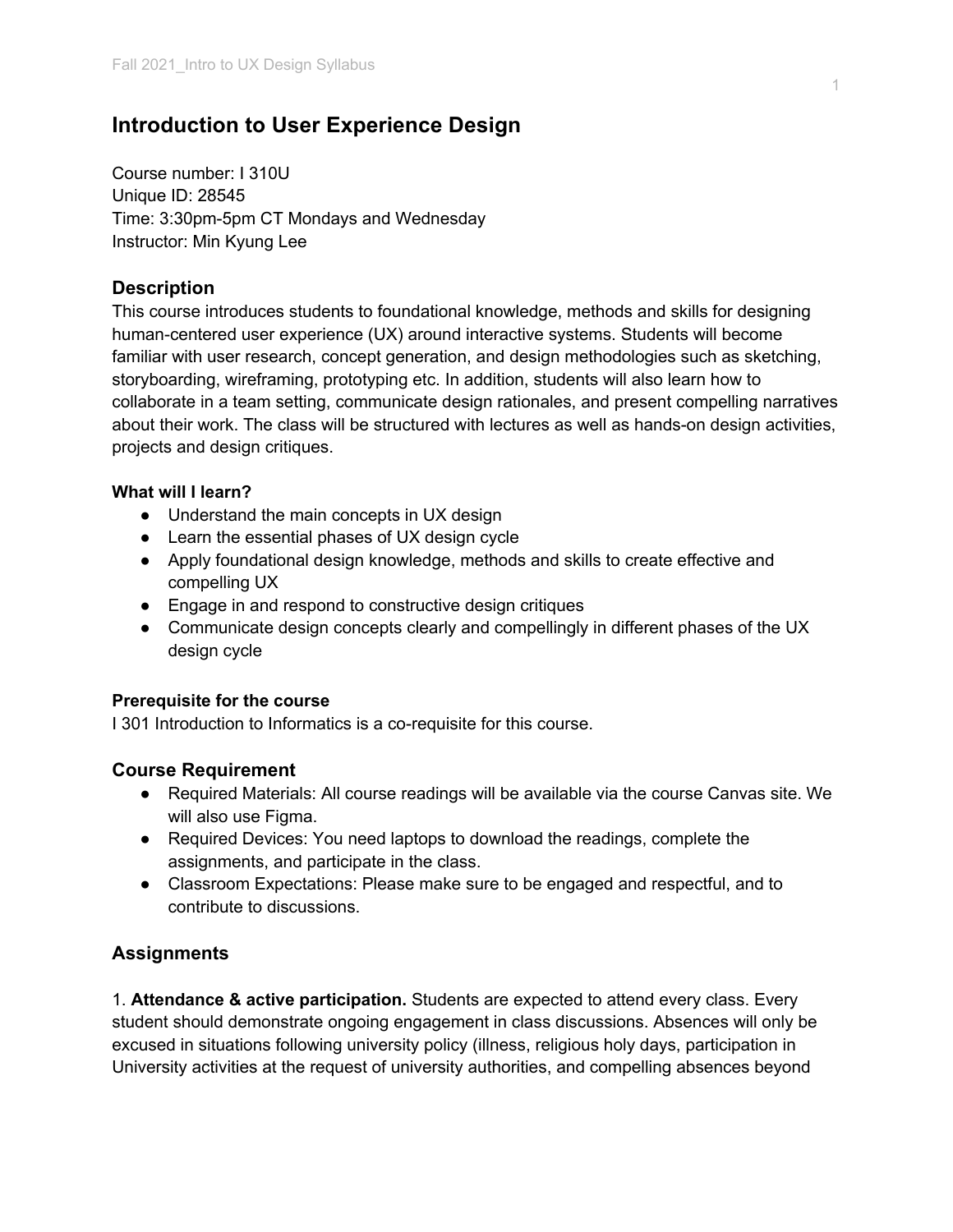your control) with proper documentation and timely notification (prior to class for nonemergencies).

2. **Readings and reading quizzes**. You will be assigned readings, particularly for the first few weeks. The readings are carefully chosen from foundational textbooks on UX. It will be important to read the assigned readings before the classes according to the schedule.

For the weeks with assigned readings, there will be 10 minute long, *open-book* quizzes that ask basic knowledge and take-aways from the required readings. The quizzes will be easy. The quizzes are not meant to test your memorization ability; they are designed to ensure that you understand and can quickly retrieve foundational concepts from the readings. The number of questions and allotted times will vary depending on the week's readings, but it will not exceed 10 minutes. The quiz will take place as the first activity of the class (e.g., 3:31 pm - 3:41 pm CT).

3. **Projects.** You will work on individual and team projects. Detailed guidelines are documented in the Project Guidelines document.

4. **Teamwork peer evaluation**. We will conduct teamwork peer evaluation surveys after the mid-term and final presentations. In the survey, you will be asked to evaluate your teammates, including yourself, and your collaboration experiences. The survey results will be factored into the overall teamwork peer evaluation grade.

| Assignments                          | Percent of Total Grade /<br><b>Points Possible</b> |
|--------------------------------------|----------------------------------------------------|
| 1. Attendance & active participation | 10%                                                |
| 2. Reading quizzes                   | 5%                                                 |
| 3.1. Project 1 (Individual)          | 10%                                                |
| 3.2. Project 2 (Individual)          | 10%                                                |
| 3.3. Project 3 (Team)                | 50%                                                |
| 4. Overall teamwork peer evaluation  | 15%                                                |

## **GradeCutoff**

A 94-100% A- 90-93% B+ 87-89% B 84-86% B- 80-83% C+ 77-79% C 74-76%

For detailed information about what grade is required for you to receive credit for this class, please refer to UT's Graduate Catalog. For example, students in the School of Information (iSchool) are required to receive a grade of B or higher in order to include this course in their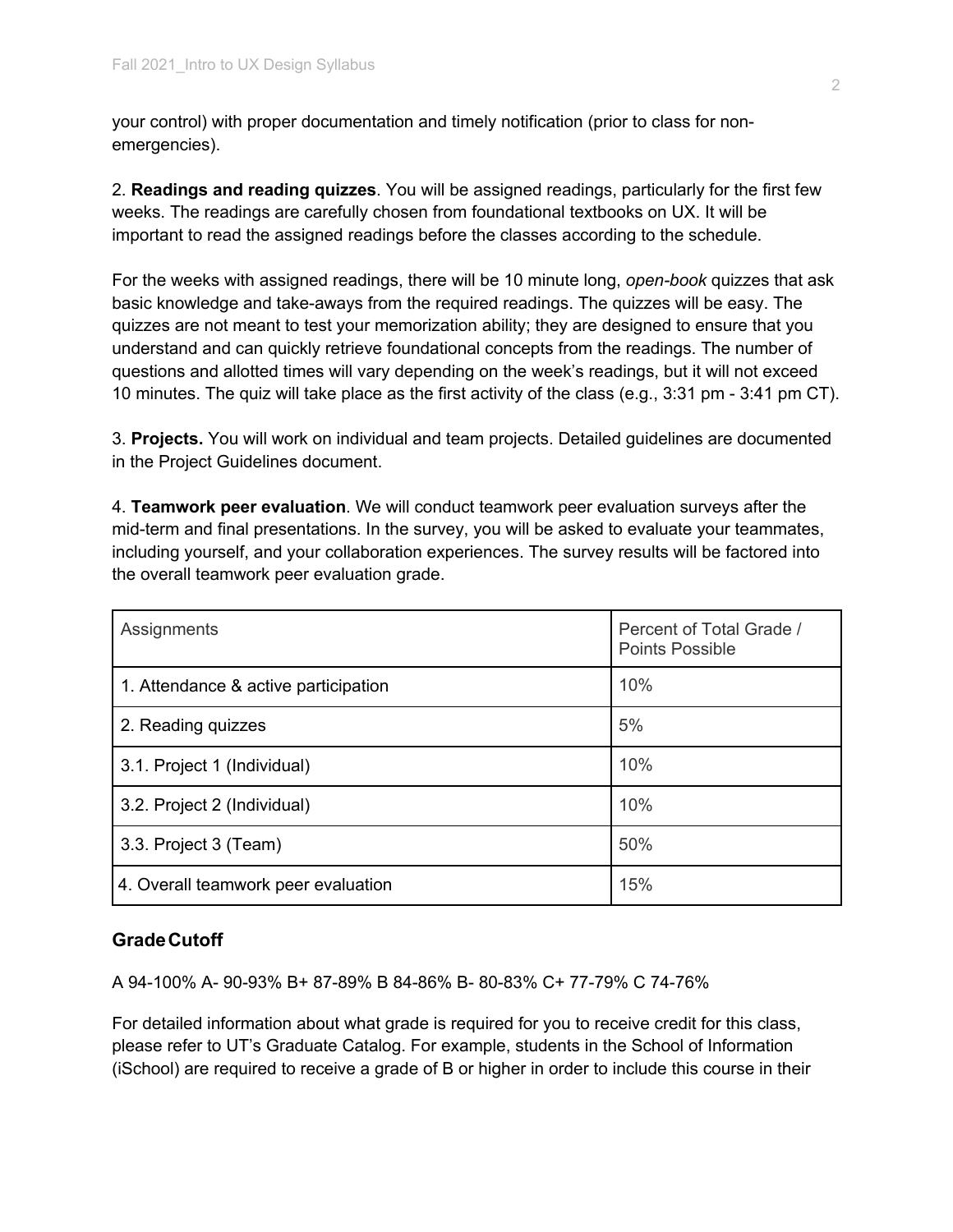program of work toward graduation. In addition, the UT Graduate School requires a minimum grade of C or higher to count a course for credit.

# **Course Outline**

The detailed, up to date course outline is here and also posted on canvas. Changes to the schedule may be made at my discretion and if circumstances require. It is your responsibility to note these changes when announced (although I will do my best to ensure that you receive the changes with as much advance notice as possible).

| <b>Week</b>    | <b>Date</b>  | <b>Topic</b>                                 |
|----------------|--------------|----------------------------------------------|
| W <sub>1</sub> | 8/25         | Introduction                                 |
| W <sub>2</sub> | 8/3, 9/1     | Basics of UX                                 |
| W <sub>3</sub> | 9/8          | Applying psychology to design                |
| W <sub>4</sub> | 9/13, 9/15   | Identifying problems through research        |
| W <sub>5</sub> | 9/20, 9/22   | Translating research into design             |
| W <sub>6</sub> | 9/27, 9/29   | Ideation & brainstorming                     |
| W7             | 10/4, 10/6   | Designing user journey                       |
| W <sub>8</sub> | 10/11, 10/13 | Mid-term presentations                       |
| W <sub>9</sub> | 10/18, 10/20 | Low-fidelity prototyping                     |
| W10            | 10/25, 10/27 | User testing                                 |
| W11            | 11/1, 11/3   | Design iteration & high-fidelity prototyping |
| W12            | 11/8, 11/10  | High-fidelity prototyping                    |
| W13            | 11/15, 11/17 | Presenting design work                       |
| W14            | 11/22        | Future of UX and next steps                  |
| W15            | 11/29, 12/1  | <b>Final Presentation</b>                    |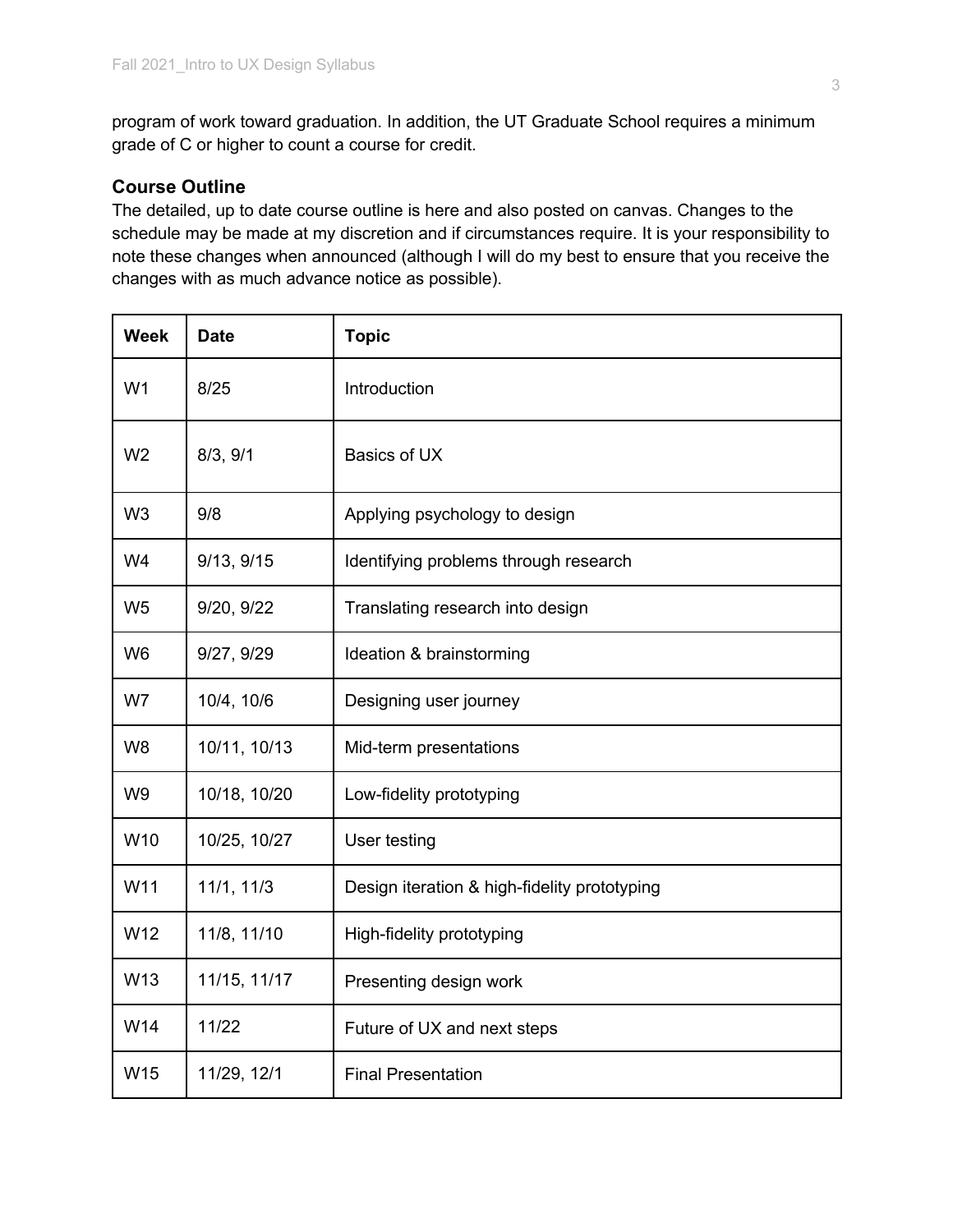# **Policies**

| <b>COVID-19 Updates: Fall 2021 Semester</b>  | $\overline{4}$  |
|----------------------------------------------|-----------------|
| <b>Classroom Policies</b>                    | 5               |
| <b>Student Rights &amp; Responsibilities</b> | 6               |
| <b>Personal Pronoun Preference</b>           | 6               |
| <b>University Resources for Students</b>     | $\overline{7}$  |
| <b>Land Acknowledgment</b>                   | 8               |
| <b>Title IX Reporting</b>                    | 9               |
| <b>Campus Safety</b>                         | 9               |
| <b>University Policies</b>                   | 10 <sup>1</sup> |

# COVID-19 Updates: Fall 2021 Semester

## Classroom Safety and COVID-19

To help preserve our in-person learning environment, the university recommends the following.

- Adhere to university mask guidance. Masks are strongly recommended inside university buildings for vaccinated and unvaccinated individuals, except when alone in a private office or single-occupant cubicle.
- Vaccinations are widely available, free and not billed to health insurance. The vaccine will help protect against the transmission of the virus to others and reduce serious symptoms in those who are vaccinated.
- Proactive Community Testing remains an important part of the university's efforts to protect our community. Tests are fast and free.
- The university has determined that all students coming to campus for the fall semester must receive a viral COVID-19 test in their local community within 72 hours prior to arrival in Austin for move in. If they already reside in Austin, they must test within 72 hours of moving into the residence where they will reside for the academic semester. Finally, individuals who are already living in the residence in Austin where they will reside this academic semester should test within 72 hours (3 days) prior to the start of class on Aug. 25.
- We encourage the use of the Protect Texas App each day prior to coming to campus.
- If you develop COVID-19 symptoms or feel sick, stay home and contact the University Health Services' Nurse Advice Line at 512-475-6877. If you need to be absent from class, contact Student Emergency Services and they will notify your professors. In addition, to help understand what to do if you have had close contact with someone who tested positive for COVID-19, see this University Health Services link.

4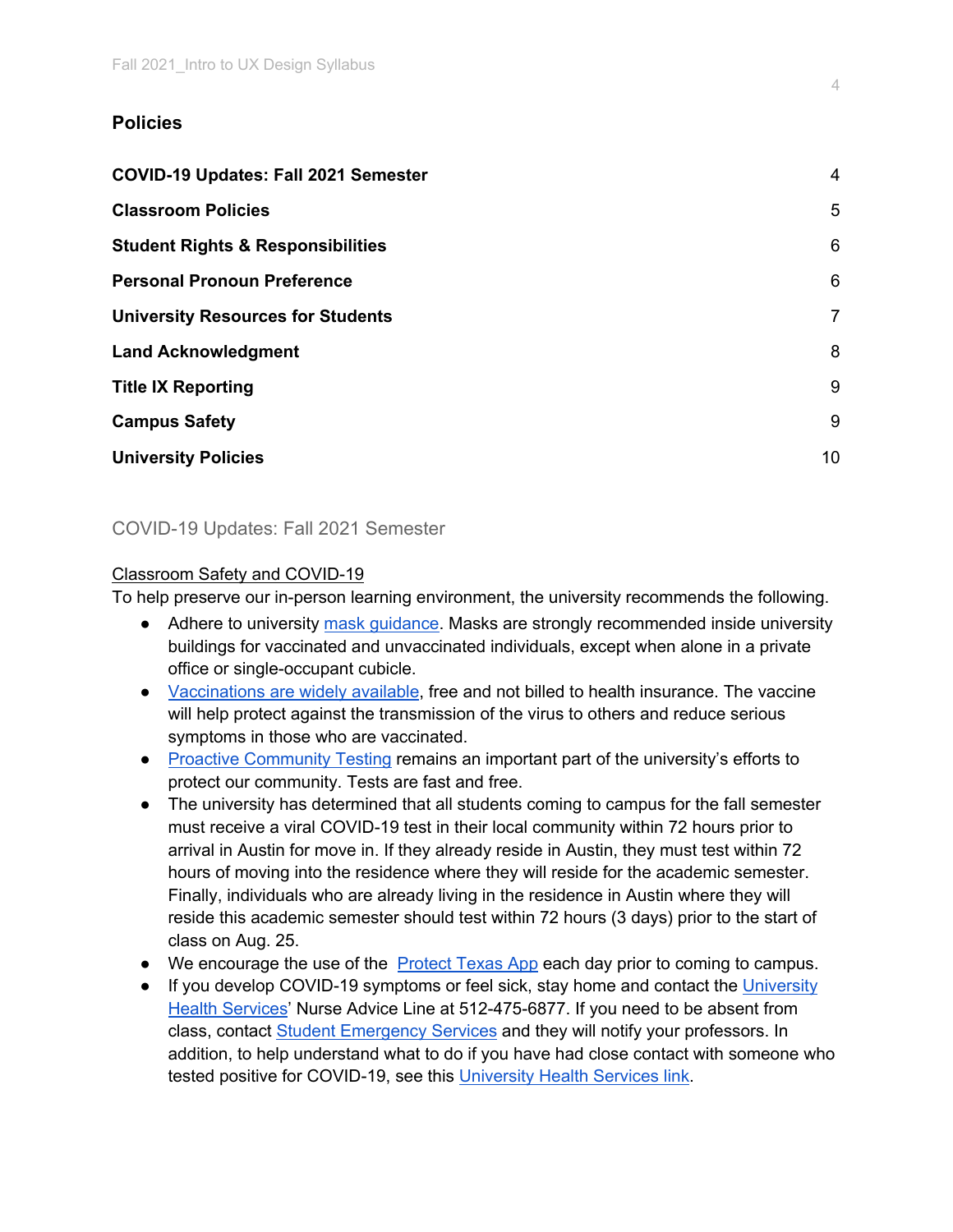- Behavior Concerns and COVID-19 Advice Line (BCCAL) remains available as the primary tool to address questions or concerns from the university community about COVID-19.
- Students who test positive should contact BCCAL or self-report (if tested off campus) to University Health Services.
- Visit Protect Texas Together for more information.

# Sharing of Course Materials is Prohibited

No materials used in this class, including, but not limited to, lecture hand-outs, videos, assessments (quizzes, exams, papers, projects, homework assignments), in-class materials, review sheets, and additional problem sets, may be shared online or with anyone outside of the class without explicit, written permission of the instructor. Unauthorized sharing of materials promotes cheating. It is a violation of the University's Student Honor Code and an act of academic dishonesty. The University is well aware of the sites used for sharing materials, and any materials found on such sites that are associated with a specific student, or any suspected unauthorized sharing of materials, will be reported to Student Conduct and Academic Integrity in the Office of the Dean of Students. These reports can result in sanctions, including failure of the course.

# Class Recordings

Class recordings are reserved only for students in this class for educational purposes and are protected under FERPA. The recordings should not be shared outside the class in any form. Violation of this restriction by a student could lead to Student Misconduct proceedings.

## Online Instruction

All students must use a UT Zoom account in order to participate in classes, office hours, and any UT affiliated events.

# Classroom Policies

## **Statement on Learning Success**

Your success in this class is important to me. We will all need accommodations because we all learn differently. If there are aspects of this course that prevent you from learning or exclude you, please let me know as soon as possible. Together we'll develop strategies to meet both your needs and the requirements of the course. I also encourage you to reach out to the student resources available through UT. Many are listed on this syllabus, but I am happy to connect you with a person or Center if you would like.

## Absences

Excused Absence: The only absences that will be considered excused are for religious holidays or extenuating circumstances due to an emergency. If you plan to miss class due to observance of a religious holiday, please let me know at least two weeks in advance. You will not be penalized for this absence, although you will still be responsible for any work you will miss on that day if applicable. Check with us for details or arrangements.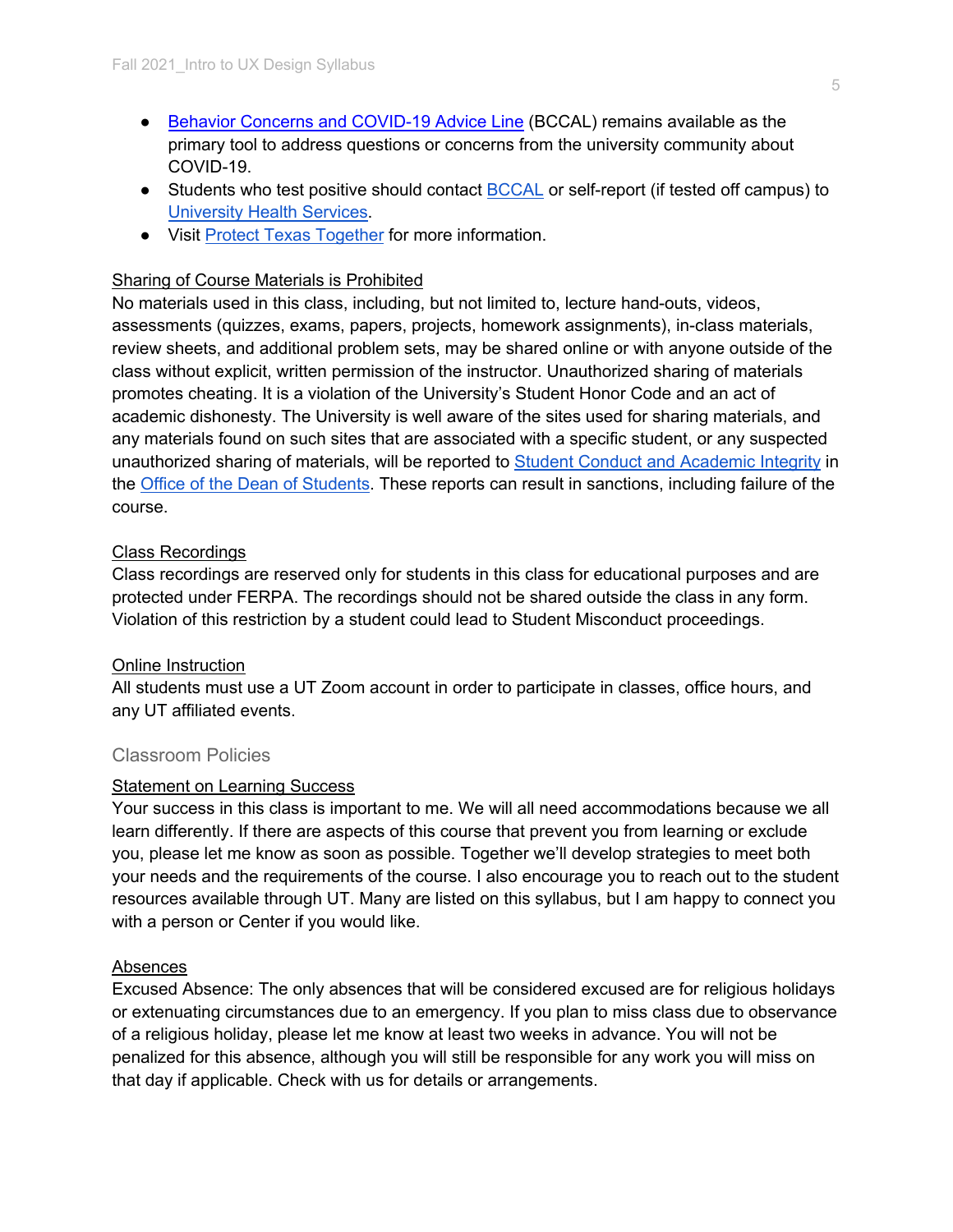If you have to be absent, use your resources wisely. Ask your team and other classmates to get a run-down and notes on any lessons you miss. If you find there are topics that we covered while you were gone that raise questions, you may come by during office hours or schedule a meeting to discuss. Email specific questions you have in advance so that we can make the most of our time. "What did I miss?" is not specific enough.

# Religious Holidays

By UT Austin policy, you must notify me of your pending absence as far in advance as possible to the date of observance of a religious holy day. If you must miss a class, an examination, a work assignment, or a project in order to observe a religious holy day, you will be given an opportunity to complete the missed work within a reasonable time after the absence.

# Student Rights & Responsibilities

- You have a right to a learning environment that supports mental and physical wellness.
- You have a right to respect.
- You have a right to be assessed and graded fairly.
- You have a right to freedom of opinion and expression.
- You have a right to privacy and confidentiality.
- You have a right to meaningful and equal participation, to self-organize groups to improve your learning environment.
- You have a right to learn in an environment that is welcoming to all people. No student shall be isolated, excluded or diminished in any way.

With these rights come responsibilities:

- You are responsible for taking care of yourself, managing your time, and communicating with the teaching team and with others if things start to feel out of control or overwhelming.
- You are responsible for acting in a way that is worthy of respect and always respectful of others. Your experience with this course is directly related to the quality of the energy that you bring to it, and your energy shapes the quality of your peers' experiences.
- You are responsible for creating an inclusive environment and for speaking up when someone is excluded.
- You are responsible for holding yourself accountable to these standards, holding each other to these standards, and holding the teaching team accountable as well.

# Personal Pronoun Preference

Professional courtesy and sensitivity are especially important with respect to individuals and topics dealing with differences of race, culture, religion, politics, sexual orientation, gender, gender variance, and nationalities. Class rosters are provided to the instructor with the student's legal name, unless they have added a "preferred name" with the Gender and Sexuality Center, which you can do so here: http://diversity.utexas.edu/genderandsexuality/publications-andresources/. I will gladly honor your request to address you by a name that is different from what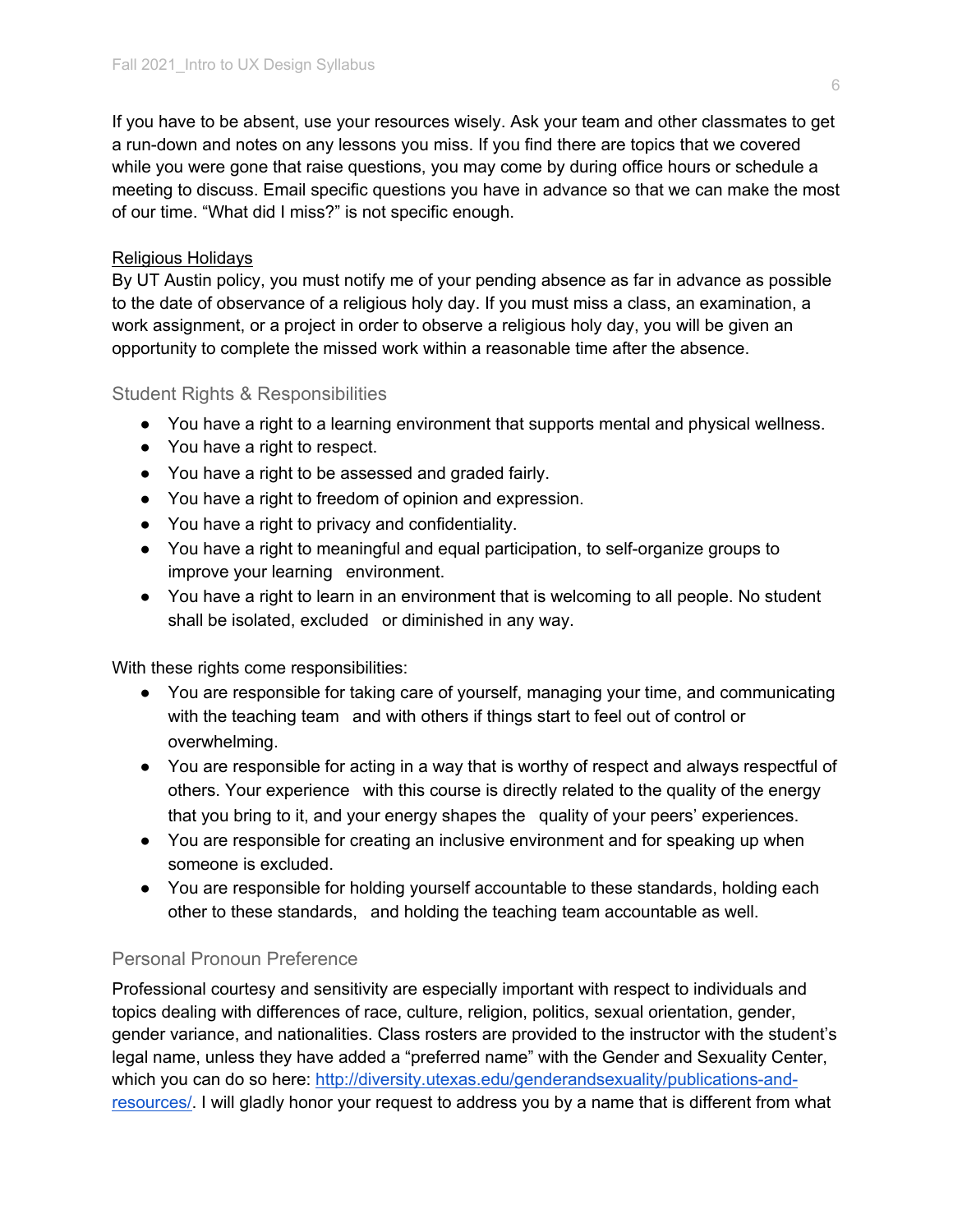appears on the official roster, and by the gender pronouns you use (she/he/they/ze, etc). Please advise me of any changes early in the semester so that I may make appropriate updates to my records. For instructions on how to add your pronouns to Canvas, visit https://utexas.instructure.com/courses/633028/pages/profile-pronouns.

#### University Resources for Students

#### *COVID-19 Update: "Keep Learning" Resources*

This course may be offered in a format to which you are unaccustomed. If you are looking for ideas and strategies to help you feel more comfortable participating in our class, please explore the resources available here: https://onestop.utexas.edu/keep-learning/

#### *Services for Students with Disabilities*

The university is committed to creating an accessible and inclusive learning environment consistent with university policy and federal and state law. Please let me know if you experience any barriers to learning so I can work with you to ensure you have equal opportunity to participate fully in this course. If you are a student with a disability, or think you may have a disability, and need accommodations please contact Services for Students with Disabilities (SSD). Please refer to SSD's website for contact and more information: http://diversity.utexas.edu/disability/. If you are already registered with SSD, please deliver your Accommodation Letter to me as early as possible in the semester so we can discuss your approved accommodations and needs in this course.

#### *Counseling and Mental Health Center*

Do your best to maintain a healthy lifestyle this semester by eating well, exercising, avoiding drugs and alcohol, getting enough sleep and taking some time to relax. This will help you achieve your goals and cope with stress.

All of us benefit from support during times of struggle. You are not alone. There are many helpful resources available on campus and an important part of the college experience is learning how to ask for help. Asking for support sooner rather than later is often helpful.

If you or anyone you know experiences any academic stress, difficult life events, or feelings like anxiety or depression, we strongly encourage you to seek support. The Counseling and Mental Health Center serves UT's diverse campus community by providing high quality, innovative and culturally informed mental health programs and services that enhance and support students' well-being, academic and life goals. To learn more about your counseling and mental health options, call CMHC at (512) 471-3515. If you are experiencing a mental health crisis, call the CMHC Crisis Line 24/7 at (512) 471-2255.

#### *The Sanger Learning Center*

Did you know that more than one-third of UT undergraduate students use the Sanger Learning Center each year to improve their academic performance? All students are welcome to take advantage of Sanger Center's classes and workshops, private learning specialist appointments,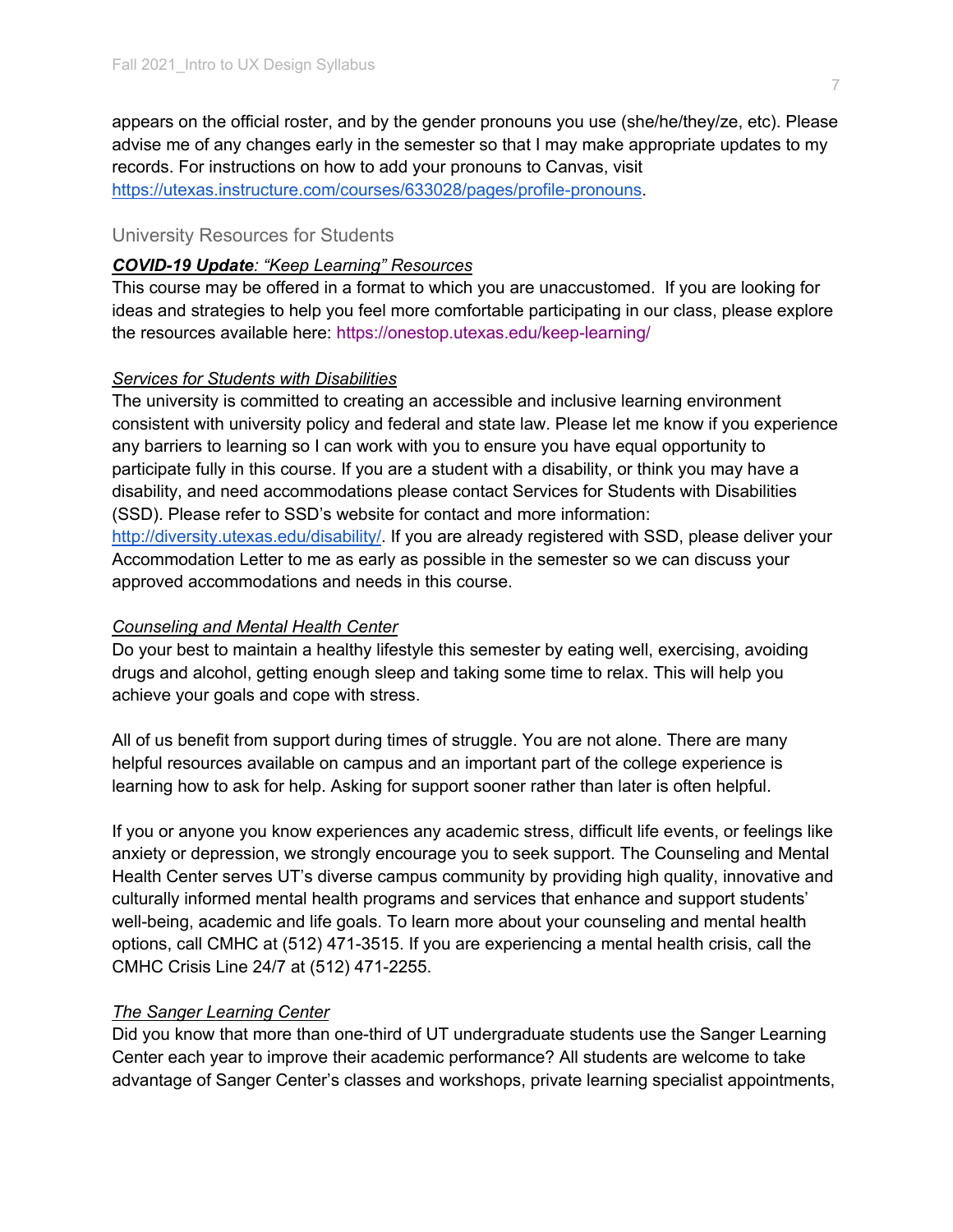peer academic coaching, and tutoring for more than 70 courses in 15 different subject areas. For more information, please visit Sanger Learning Center or call 512-471-3614 (JES A332).

Undergraduate Writing Center: http://uwc.utexas.edu/ Libraries: http://www.lib.utexas.edu/ ITS: http://www.utexas.edu/its/

# **Student Emergency Services**

UT's Student Emergency Services provides assistance, intervention, and referrals to support students navigating challenging or unexpected issues that impact their well-being and academic success. If you need to be absent from class due to a family emergency, medical or mental health concern, or academic difficulty due to crisis or an emergency situation, please register with Student Emergency Services. SES will verify your situation and notify your professors.

# *BeVocal*

BeVocal is a university-wide initiative to promote the idea that individual Longhorns have the power to prevent high-risk behavior and harm. At UT Austin all Longhorns have the power to intervene and reduce harm. To learn more about BeVocal and how you can help to build a culture of care on campus, go to: https://wellnessnetwork.utexas.edu/BeVocal/

# Land Acknowledgment

As the flagship institution in our state university system, it is important that The University of Texas at Austin demonstrate respect for the historic and contemporary presence of Indigenous Peoples in Texas and, particularly, in the greater Austin area. To that end, it is incumbent upon The University of Texas at Austin to recognize that our campus resides on what were historically the traditional territories of Indigenous Peoples who were dispossessed of their homelands. Land Acknowledgements are an expression of gratitude and appreciation to the Indigenous Peoples, the traditional caretakers of the land, for the use of their lands on which we work, study, and learn.

*Land Acknowledgment.* I would like to acknowledge that we are meeting on Indigenous land. Moreover, I would like to acknowledge and pay our respects to the Carrizo & Comecrudo, Coahuiltecan, Caddo, Tonkawa, Comanche, Lipan Apache, Alabama-Coushatta, Kickapoo, Tigua Pueblo, and all the American Indian and Indigenous Peoples and communities who have been or have become a part of these lands and territories in Texas, here on Turtle Island.

*Land Engagements and/or Commitments.* In recognition of the ongoing and cumulative challenges faced by Indigenous Peoples in Central Texas and globally, we call upon The University of Texas at Austin:

- To repatriate the ancestral remains held by the Texas Archeological Research Laboratory to their Indigenous descendant communities and Native lands.
- To commit to the active recruitment and material support of Native American and Indigenous students, who currently comprise fewer than 0.2% of UT Austin's student body.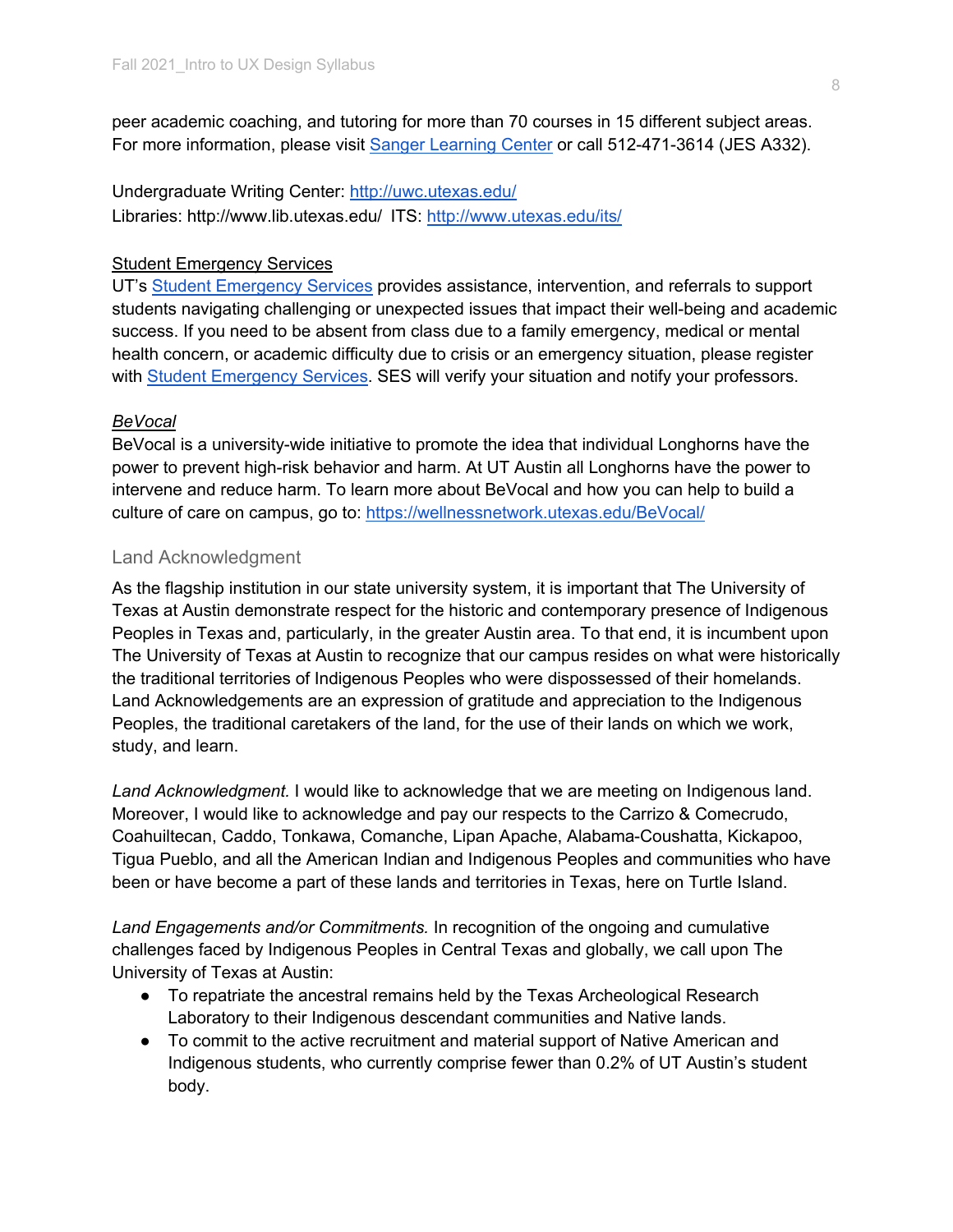- To support the transition of the Program in Native American and Indigenous Studies into a Center.
- To establish a protocol of research and study on Tribal or Native lands, and to foster an ethics and practice of engaged scholarship, with and for Indigenous peoples and communities, locally and internationally.

# Title IX Reporting

Title IX is a federal law that protects against sex and gender-based discrimination, sexual harassment, sexual assault, sexual misconduct, dating/domestic violence and stalking at federally funded educational institutions. UT Austin is committed to fostering a learning and working environment free from discrimination in all its forms. When sexual misconduct occurs in our community, the university can:

- 1. Intervene to prevent harmful behavior from continuing or escalating.
- 2. Provide support and remedies to students and employees who have experienced harm or have become involved in a Title IX investigation.
- 3. Investigate and discipline violations of the university's relevant policies.

Faculty members and certain staff members are considered "Responsible Employees" or "Mandatory Reporters," which means that they are required to report violations of Title IX to the Title IX Coordinator. I am a Responsible Employee and must report any Title IX-related incidents that are disclosed in writing, discussion, or one-on-one. Before talking with me or with any faculty or staff member about a Title IX-related incident, be sure to ask whether they are a responsible employee. If you want to speak with someone for support or remedies without making an official report to the university, email advocate@austin.utexas.edu For more information about reporting options and resources, visit the Title IX Office or email titleix@austin.utexas.edu.

# Campus Safety

The following are recommendations regarding emergency evacuation from the Office of Campus Safety and Security, 512-471-5767.

- Occupants of buildings on The University of Texas at Austin campus must evacuate buildings when a fire alarm is activated. Alarm activation or announcement requires exiting and assembling outside.
- Familiarize yourself with all exit doors of each classroom and building you may occupy. Remember that the nearest exit door may not be the one you used when entering the building.
- Students requiring assistance in evacuation shall inform their instructor in writing during the first week of class.
- In the event of an evacuation, follow the instruction of faculty or class instructors. Do not re-enter a building unless given instructions by the following: Austin Fire Department, The University of Texas at Austin Police Department, or Fire Prevention Services office.
- For more information, please visit emergency preparedness.